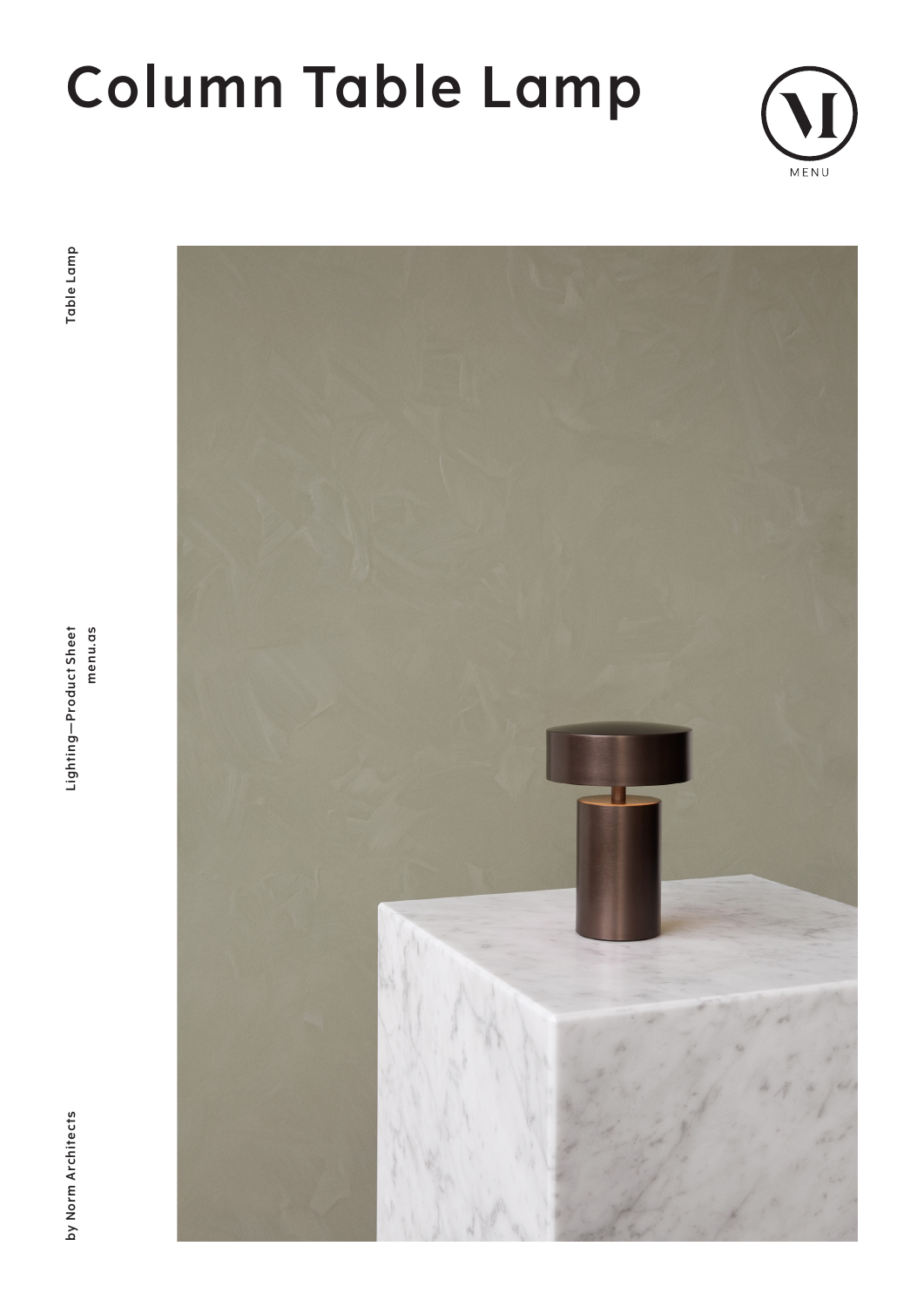### **Column Table Lamp**



What makes for an ideal table lamp? At MENU, we believe it's a design's ability to make instant visual impact and tell a story – paired with a subtlety that makes the lamp an equal, collaborative partner in defining the overall room ambience. It should incorporate the latest technology – yet also have an organic, natural dimension that conceals technical elements and contributes sculpturally. We're pleased to introduce a new, portable table lamp design that does all this, and more.

Inspired by the bollards onboard ships, the new Column Table Lamp from Norm Architects combines technology and mood-setting style in a striking mushroom shape with modern edge and a natural feel. It's a design that embodies freedom. Freedom of form in its bold, cylindrical elements. Freedom of light in its dimmable LED bulb. And, perhaps most importantly, freedom of movement, as the cordless Column Lamp can go wherever you do.

Sprinkle them throughout the office to bring a warm, relaxed ambience to counteract the standard fast pace. Set it down on the lounge coffee table or on the terrace as you enjoy post-dinner conversation or drinks. Use them in the lobbies of hotels or restaurants to draw people in – and swap out the standard table candles with something sturdier and more conversation-worthy. Lightweight and durable, with a beautiful finish, it's a design you'll want to try out in all your favourite spots.

The Column Lamp's warm, comfortable light makes any space more inviting, and fits into every décor, from the classic to the ultra-minimalist. The indoor table lamp is constructed from anodised aluminium. It is cordless and rechargeable via a USB charger. The LED lightbulb produces soft, diffused, comfortable light with three settings. The design is available in a bronze finish.

#### **About the Designer**

Founded in Copenhagen in 2008 by Jonas Bjerre-Poulsen and Kasper Rønn, Norm Architects specialise in residential architecture, commercial interiors, industrial design, photography and art direction. Today, the group regularly collaborates with MENU, helping to drive the evolution of the brand and its product offerings.

Norm Architects' name reflects the group's emphasis on the importance of drawing inspiration from norms and traditions within architecture and design – particularly the Scandinavian design principles of timeless aesthetics and natural materials, and the modernist values of restraint and refinement. Guided by these principles, Norm Architects produce design that unites good materials and craftsmanship, while embodying beauty, traditions, history and, most importantly, timeless simplicity, where there is nothing more to add or take away.

#### **Product Type**

Table Lamp

#### **Environment** Indoor

**Dimensions (cm / in)** H: 17,5 cm / 6,9" Ø: 12 cm / 4,7"

#### **Colours**

Bronze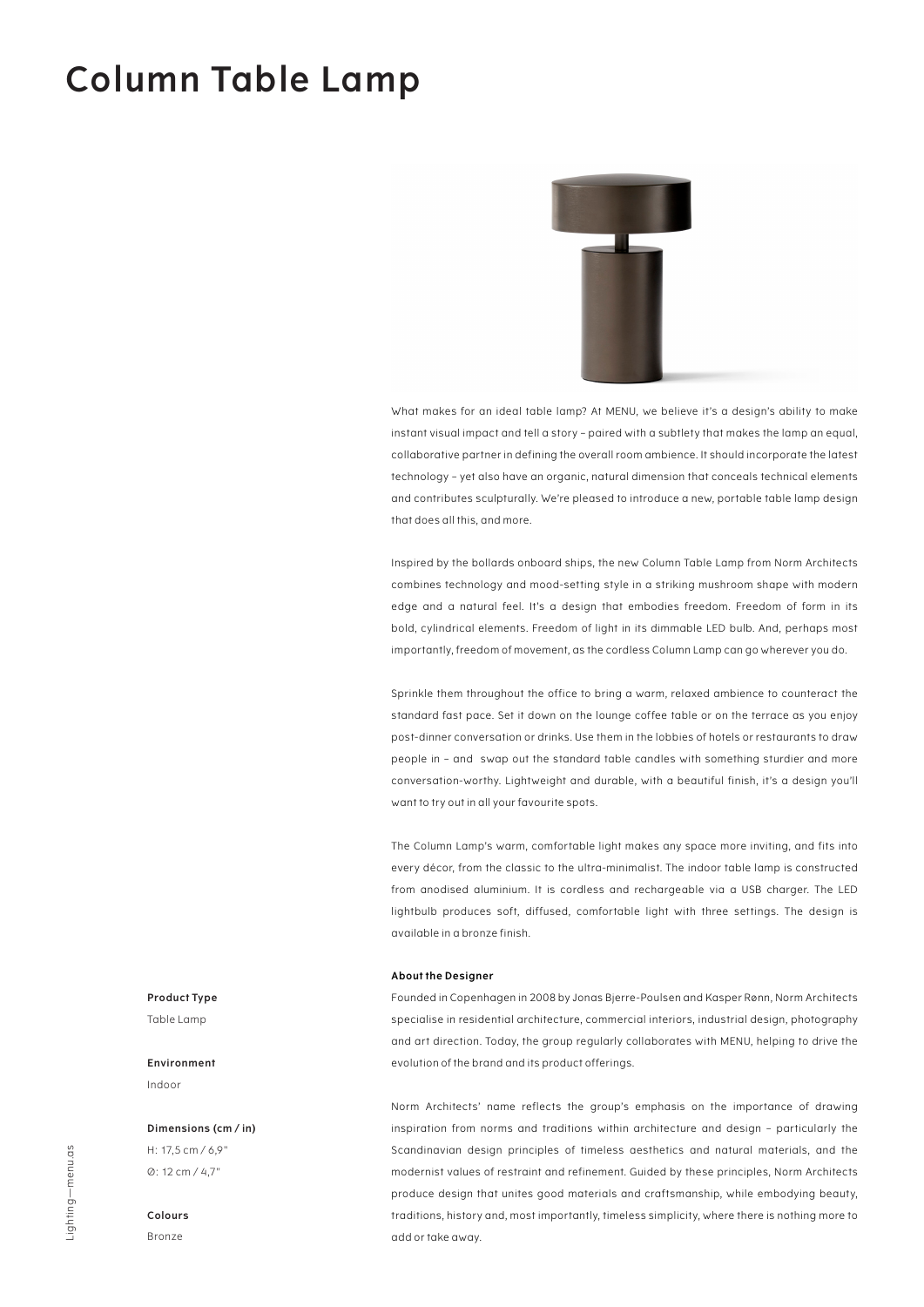### **Column Table Lamp Technical Specifications**





Ø: 7 cm / 2,8"

**Production Process**

Deep Drawn Aluminum

**Materials** Anodized Aluminum, LED, ABS **Weight item (kg)** 0,6 kg

**Voltage (V)** 220V (Plug: 5 V)

**Light Source & Energy Effeciency Class** LED 3,2 watt, A

#### **Light Specification**

120 lumen 2700 Kelvin Ra > 80

**Dimmer** No.

**Cord Material and Colour** Black PVC Mirco Spin Cord (For Charging)

**Cord Length (cm / in)** 70 cm / 27,6"

**Classification** CE and IP20

**Certifications** EMC: EN 62493:2010 / EN 55015:2013 / EN61547:2009 / EN62471:2008

**Packaging Type** Giftbox

**Packaging Measurement (H \* W \* D)** 23,5 cm \* 17,5 cm \* 17,5 cm

### **Care Instructions**

Use a soft dry cloth to clean. Do not use any cleaners with chemicals or harsh abrasives.